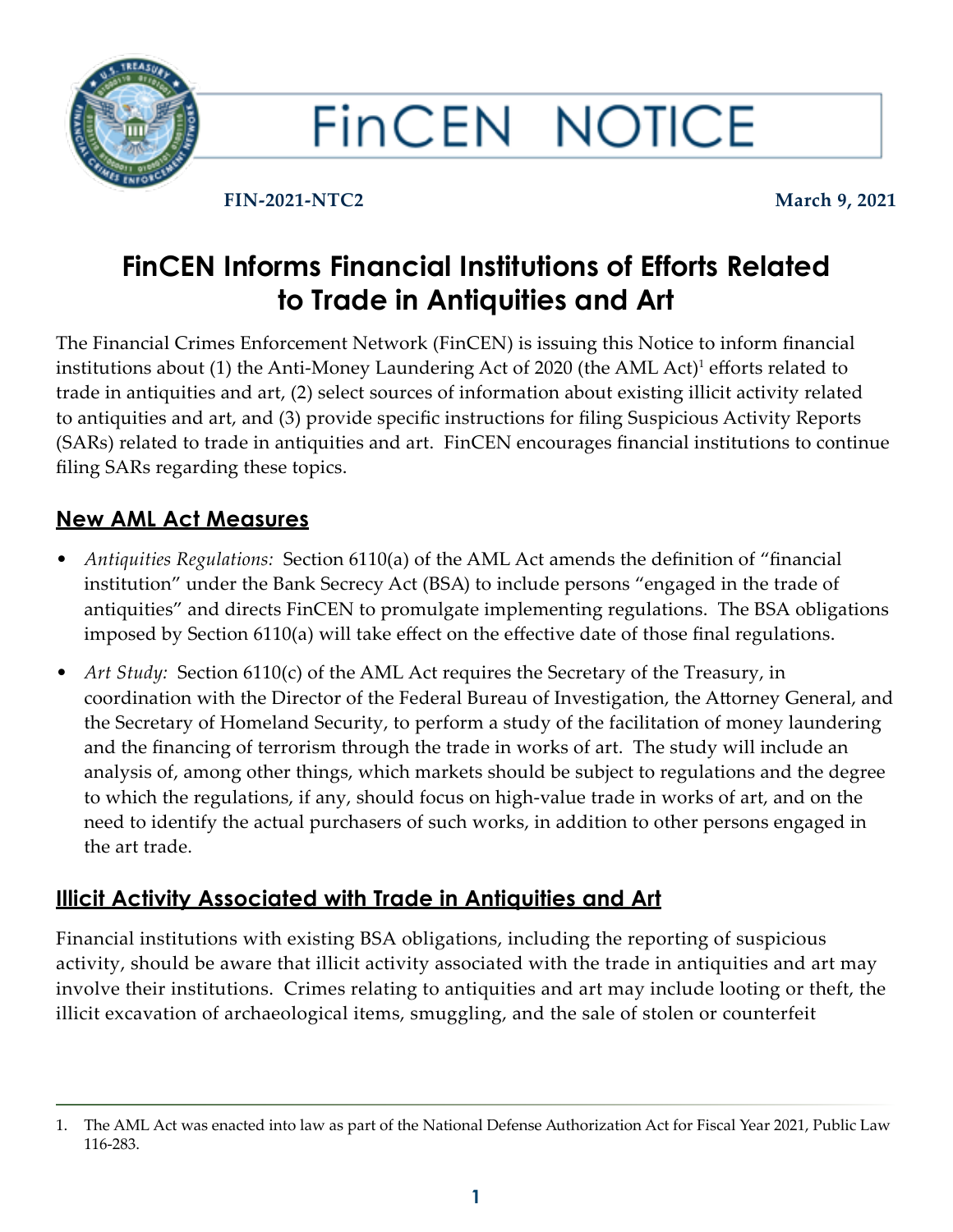objects.<sup>2</sup> Crimes relating to antiquities and art also may include money laundering and sanctions violations, and have been linked to transnational criminal networks, international terrorism, and the persecution of individuals or groups on cultural grounds.<sup>3</sup>

#### **SAR Filing Instructions**

Financial institutions' SAR reporting, in conjunction with effective implementation of their other BSA compliance requirements, is crucial to identifying and stopping money laundering and other crimes related to trade in antiquities and art.

- FinCEN requests that financial institutions reference "FIN-2021-NTC2" in SAR field 2 (Filing Institution Note to FinCEN) and the narrative portion of the SAR to indicate a connection between the suspicious activity being reported and the activities highlighted in this notice.
- Financial institutions should also select SAR field 36(z) (Money Laundering other) as the associated suspicious activity type, and note if the suspicious activity relates to "Antiquities," "Art," or both (in some instances, an object could be considered both an antiquity and a work of art.

*SAR Narrative.* FinCEN also requests that filers detail the reported activity in the narrative portion of the SAR, explaining how the suspicious activity relates to "Antiquities," "Art," or both. Filers should provide any available details that may assist in the identification of (1) the objects connected to the financial transactions, (2) other transactions or proposed transactions that may involve antiquities or art, and (3) any other relevant information. Filers should provide all available details (such as names, identifiers, and contact information—including Internet Protocol (IP) and email addresses and phone numbers) regarding (1) the actual purchasers or sellers of the property, and their intermediaries or agents, (2) the volume and dollar amount of the transactions involving an entity that is—or may be functioning as—a dealer in antiquities or art, and (3) any beneficial owner(s) of entities (such as shell companies). In the case of *stolen art or antiquities*, filers should provide a detailed and specific description of the stolen item(s) and indicate whether photographs of the items are available. Filers should also provide information about the place(s) where the reported individuals or entities are operating.

<sup>2.</sup> INTERPOL, "The Issues - Cultural Property," (Last Accessed March 8, 2021).

<sup>3.</sup> U.S. Senate, Permanent Subcommittee on Investigations, "[The Art Industry and U.S. Policies that Undermine](https://www.hsgac.senate.gov/imo/media/doc/2020-07-29 PSI Staff Report - The Art Industry and U.S. Policies that Undermine Sanctions.pdf)  [Sanctions](https://www.hsgac.senate.gov/imo/media/doc/2020-07-29 PSI Staff Report - The Art Industry and U.S. Policies that Undermine Sanctions.pdf)," (July 29, 2020); INTERPOL, "The Issues - Cultural Property," (Last Accessed March 8, 2021); U.S. Department of State, "[Tackling Illicit Trafficking of Antiquities and its Ties to Terrorist Financing](https://2017-2021.state.gov/tackling-illicit-trafficking-of-antiquities-and-its-ties-to-terrorist-financing/index.html)," (June 20, 2018); U.N. Office on Drugs and Crime, ["Links Between Terrorism, Crime and Trafficking in Cultural Property/Antiquities](https://www.unodc.org/e4j/en/organized-crime/module-16/key-issues/links-between-terrorism--crime-and-trafficking-in-cultural-property---antiquities.html)," (March 2019); Financial Action Task Force, ["Emerging Terrorist Financing Risks,](http://www.fatf-gafi.org/publications/methodsandtrends/documents/emerging-terrorist-financing-risks.html)" (October 2015); U.S. Department of the Treasury, Office of Foreign Assets Control, ["Advisory and Guidance on Potential Sanctions Risks Arising from](https://home.treasury.gov/system/files/126/ofac_art_advisory_10302020.pdf)  [Dealings in High-Value Artwork](https://home.treasury.gov/system/files/126/ofac_art_advisory_10302020.pdf)," (October 30, 2020); Congressional Research Service, "Transnational Crime Issues: [Arts and Antiquities Trafficking](https://crsreports.congress.gov/product/pdf/IF/IF11776)," (March 1, 2021).